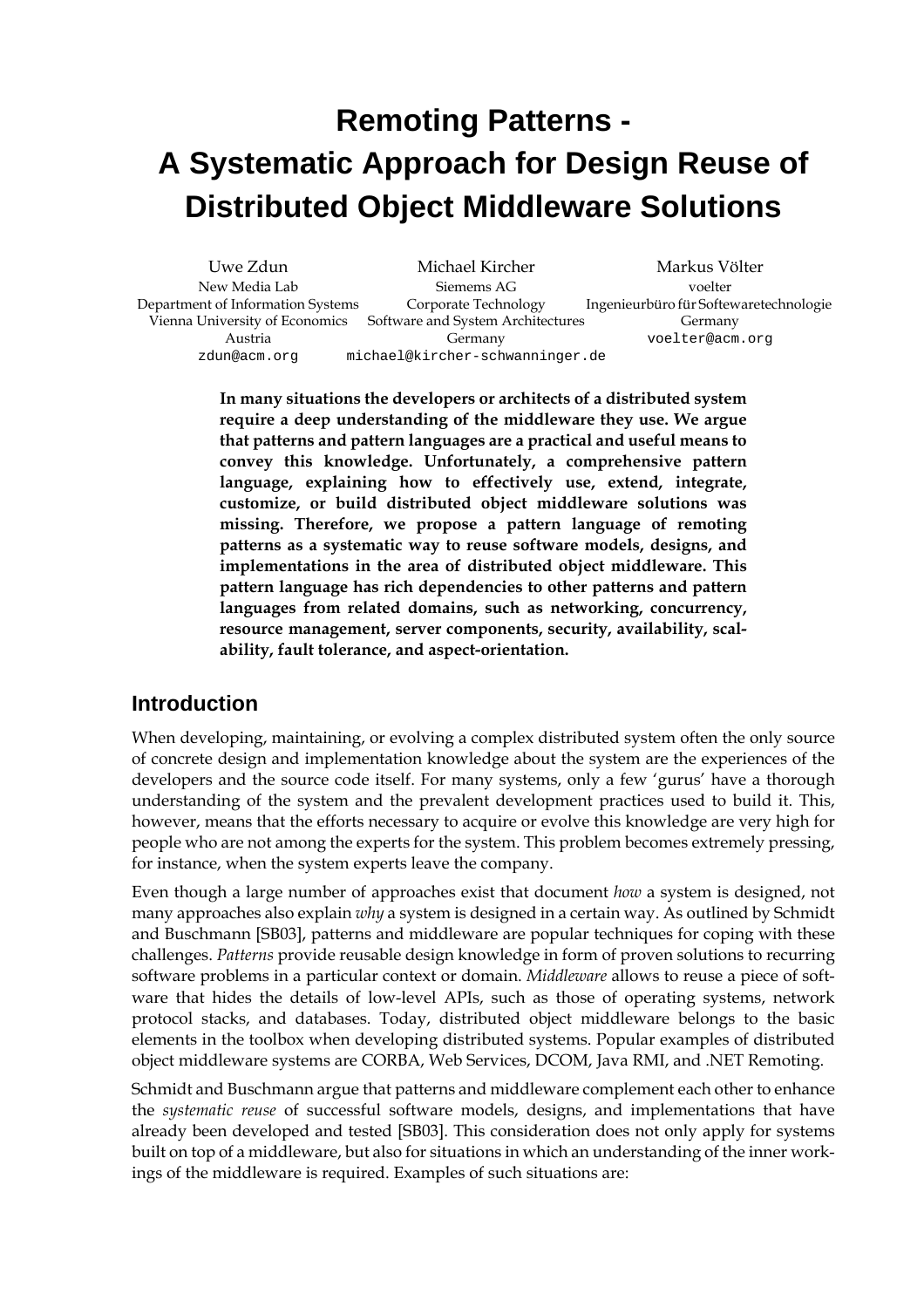- For *using* a distributed object middleware in an effective manner, developers need to understand the concepts and inner workings of the middleware implementation well. Even though different middleware systems use different remoting abstractions, terminologies, implementation language concepts, and so forth, they share many concepts. Understanding these common concepts also helps to switch from one middleware system to another.
- In some situations a middleware systems needs to be *extended* with additional functionality. Consider, for instance, the middleware of choice does not support a security feature that is required for a distributed application. Then the developers need to implement this feature as an extension to the middleware system.
- Sometimes it is necessary to *integrate* different middleware systems. Just consider distributed applications that are developed independently in different departments of a company or in different companies. If these applications need to work together, the middleware systems used by the applications need to be integrated.
- More rarely developers need to *customize* a distributed object middleware, or even *build* it from scratch. For instance, in the DRE (distributed, real-time, and embedded) domain systems have tight constraints regarding memory consumption, performance, and real-time communication. If no suitable middleware product exists or all available products turn out to be inappropriate, the developers must customize one of the existing solutions, if possible, or otherwise develop their own solution.

In such situations it is essential to understand the inner workings of proven approaches and technologies in the field of distributed object middleware. In this article, we propose a pattern language as a systematic approach to provide knowledge about the middleware's inner workings, and how to use, extend, integrate, customize, or even build distributed object middleware.

Up until now, there has been no comprehensive pattern language that explains the inner workings of distributed object middleware. Existing patterns have explained specific aspects of middleware implementations - see for instance [SSRB00, Lea99, GT03] - or how to build higherlevel systems on top of a middleware, as for instance the server component patterns in [VSW02]. The book *Remoting Patterns* [VKZ04], of which we describe the key patterns in this article, provides a glue between those other patterns and the middleware layer to leverage the systematic development of distributed system based on patterns.

This article is structured as follows: First we explain the specific kind of middleware we concentrate on - communication middleware in general and distributed object middleware in specific to position this article. Next, we briefly introduce patterns and pattern languages. Then we explain the Remoting Patterns [VKZ04] - which are the main focus of this article. Finally, we conclude with the relationships of the Remoting Patterns to other patterns and pattern languages.

# **Communication Middleware**

Distributed systems can be built directly on top of low-level network protocols, for instance using communication based on TCP/IP sockets [Ste98]. But this means that developers have to handle all details of low-level network programming. As a result, such systems are usually not easy to *scale* and are rather *cumbersome* and *error prone* to use by developers. Moreover, they are hard to *maintain* and *change*, and do not provide *transparency* of the distributed communication.

As a solution, typically a *Communication Middleware*, or simply *Middleware,* is used as an additional software layer. The main task of the middleware is to hide the heterogeneity of the underlying platforms and provide transparency of distributed communication for the developers. That is, a remote invocations should be made as similar as possible to local invocations. However, full transparency is not possible: remote invocations always introduce new kinds of errors, latency, and so forth.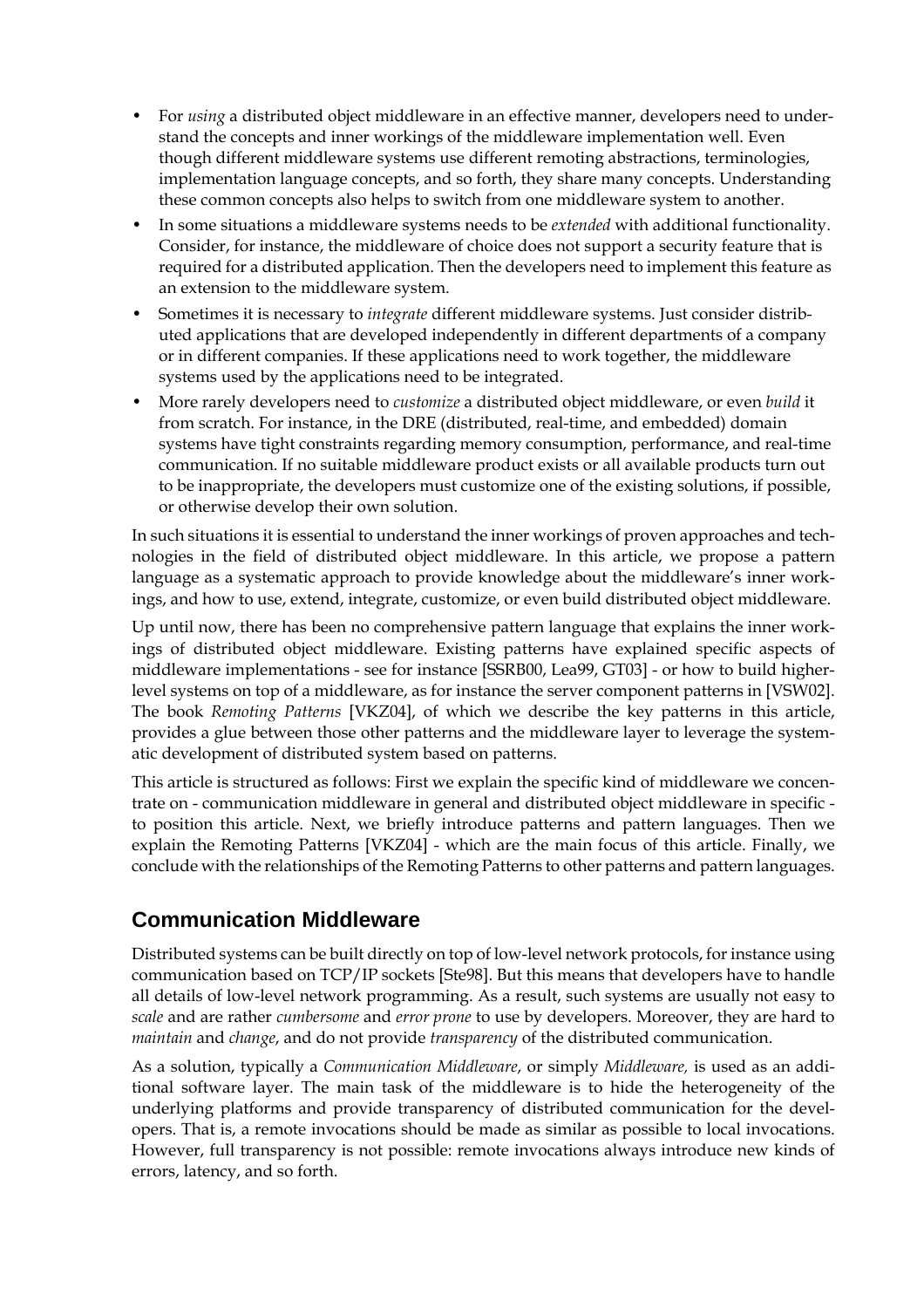

**Figure 1. Communication Middleware**

The middleware layer is typically implemented on top of the network services, offered by the operating system. The application layer hosting the client and server application is usually not allowed to bypass the middleware layer in order to access low-level network services directly. That means the middleware hides the heterogeneity of the underlying platforms from application developers.

There are a number of different remoting styles used in today's middleware systems, including systems based on *remote procedure calls* (RPC), *messages*, *shared repositories*, or *streams* of data. In this article we focus on middleware using object-oriented variants of the RPC style. However, all of the mentioned remoting styles can be used to implement the others; thus most of the patterns presented in this article are also relevant for systems implementing one of the other remoting styles.

It is important to understand that there are many other remoting styles that are based on the basic remoting styles. Examples of such higher-level remoting styles are code mobility, peer-to-peer (P2P) systems, remote evaluation, GRID computing, publish/subscribe systems, transaction processing, and many others. Note that these high-level remoting styles are often implemented using the basic styles, or as variants of them. However, the users of these styles are not confronted with their internal realization. For example, the user of a P2P system, which is based on RPC, does neither have to deal with the internal RPC mechanisms, nor with the naming service used for ad hoc lookup of peer services.

# **Patterns and Pattern Languages**

Over the past couple of years, patterns have become accepted as a mainstream software development technique. The most popular patterns are those for software design, for example the Gangof-Four book [GHJV95] and POSA2 [SSRB00] , and those on software architecture, for example POSA1 [BMR+96]. In addition, the patterns community has documented patterns for analysis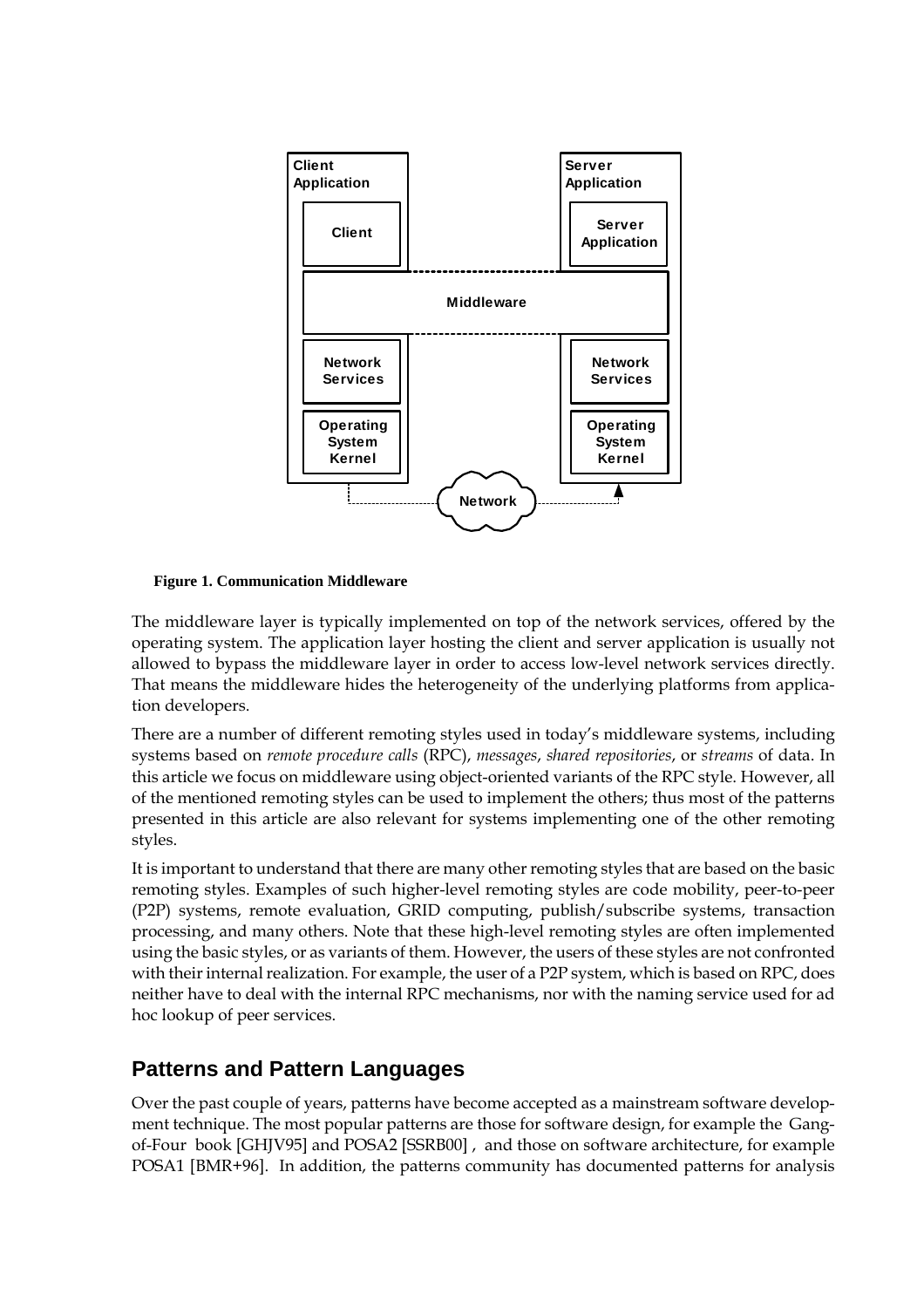[Fow96], patterns for non-IT topics such as organizational or pedagogical patterns [PPP], and many more.

For this article we want to use the following definition of patterns by Jim Coplien, on the Hillside web-site [Cop04], which summarizes the longer definition by Christopher Alexander [AIS+77]:

*Each pattern is a three-part rule, which expresses a relation between a certain context, a certain system of forces which occurs repeatedly in that context, and a certain software configuration which allows these forces to resolve themselves.*

A single pattern describes one solution to a particular, recurring problem. However, 'real big problems' usually cannot be described in one, single pattern. The pattern community has therefore come up with several ways to combine patterns to solve a more complex problem or a set of related problems:

- *Compound patterns* are patterns that are assembled from other, smaller patterns.
- F*amilies of patterns* are collections of patterns that solve the same general problem.
- C*ollections* or *systems of patterns* comprise several patterns from the same domain or problem area.
- P*attern languages* are the most powerful form of combining patterns . A pattern language has a language-wide goal. The purpose of the language is to guide the user step by step to reach this goal. The patterns in a pattern language are not necessarily useful in isolation. Pattern languages do not only specify solutions to specific problems, but also describe a way to create a 'whole', the overall goal of the pattern language.

The patterns described in this article form a pattern language in the domain of remoting. That is, they explain how distributed object middleware systems work.

### **Remoting Patterns - Pattern Language Overview**

In this section, we present the Remoting Patterns, as an comprehensive overview. Refer to [VKZ04] for more details on the pattern language.

### **Broker Architecture of a Middleware and Basic Remoting Patterns**

The pattern BROKER<sup>1</sup> first described in POSA1 [BMR+96] is, from our perspective, a compound pattern that is typically implemented using a number of patterns from the Remoting Pattern language. The BROKER pattern addresses the problem that distributed software system developers face many challenges that do not arise in single-process software. One main challenge is the unreliable communication across networks. Other challenges are the integration of heterogeneous components into coherent applications, as well as the efficient usage of networking resources. If developers of distributed systems must master all these challenges within their application code, they might loose their primary focus, to develop distributed applications that solve the application problems well.

The BROKER pattern separates the communication functionality of a distributed system from its application functionality by isolating all communication related concerns in a BROKER. A BROKER hides and mediates all communication between the objects or components of a system. Local BROKERS on client side and server side enable the exchange of requests and responses between the client and the remote object. A BROKER consists of a client-side REQUESTOR to construct and forward invocations, as well as a server-side INVOKER that is responsible for invoking the operations of the target remote object. A MARSHALLER on each side of the communications path handles

<sup>1.</sup> We highlight pattern names from the Remoting Patterns book [VKZ04] in SMALLCAPS font.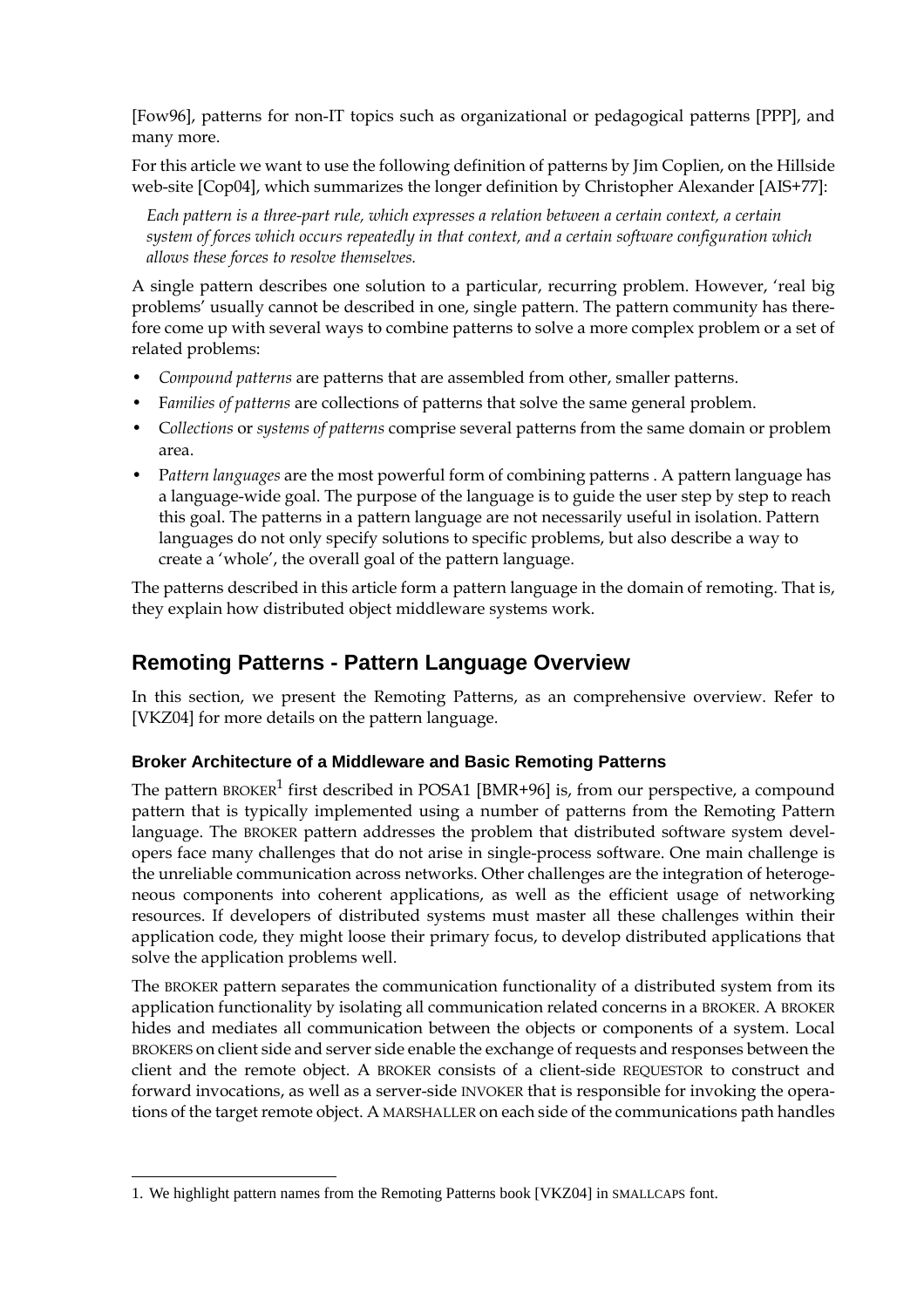the transformation of requests and responses - from programming-language native data types into a byte array that can be sent over the wire. Figure 2 shows this typical BROKER architecture.



#### **Figure 2. Broker Architecture**

In addition to the core patterns consisting of REQUESTOR, INVOKER, and MARSHALLER, the BROKER typically relies on the following patterns:

- A CLIENT PROXY is a placeholder for the remote object in the client process, offering the same interface as the remote object. A CLIENT PROXY lets remote operation invocations look like local operation invocations from a client's perspective. Internally, the CLIENT PROXY transforms invocations of its operations into REQUESTOR invocations. The REQUESTOR is then responsible for constructing the request and for forwarding it to the target remote object.
- An INTERFACE DESCRIPTION is used to make the remote object's interface known to the clients. Thus the INTERFACE DESCRIPTION can be used to construct a CLIENT PROXY for a particular remote object type.
- The CLIENT REQUEST HANDLER and SERVER REQUEST HANDLER handle efficient sending, receiving, and dispatching of requests. These two patterns act at the layer beneath the REQUESTOR and the INVOKER. The request handlers forward and receive request and response messages from and to the REQUESTOR and the INVOKER, respectively.
- A remote invocation introduce new kinds of errors, compared to local invocations, as for instance, technical failures in the network communication infrastructure or problems within the server infrastructure. REMOTING ERRORS are used to signal these new errors types to the client side. The REQUESTOR and INVOKER are responsible for forwarding REMOTING ERRORS to the client, if they cannot handle the REMOTING ERROR on their own.

The patterns mentioned so far detail the BROKER pattern. Figure 3 shows the typical dependencies of the patterns, when they are used within a BROKER architecture.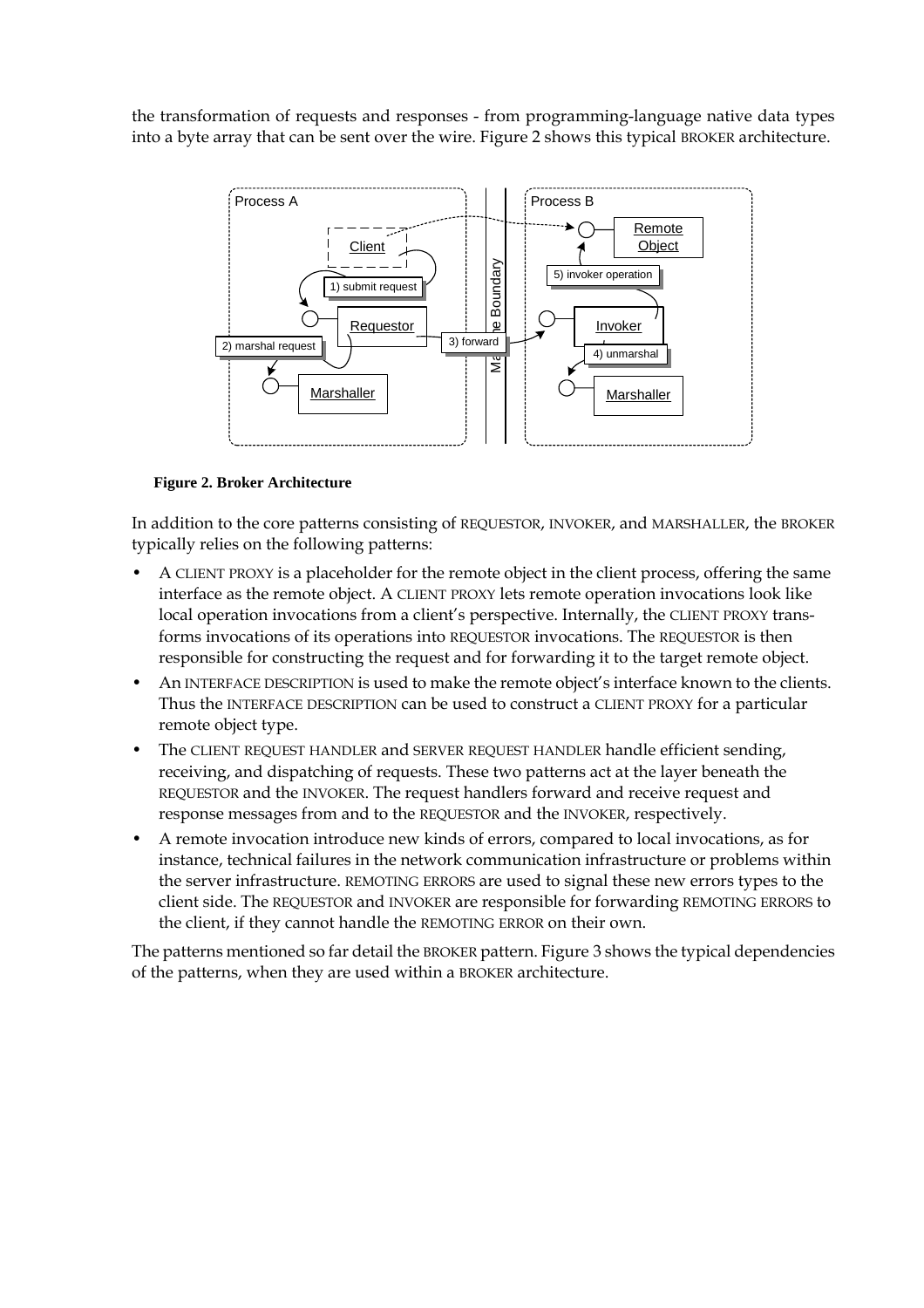

#### **Figure 3. Basic Remoting Patterns - Dependencies**

#### **Identification Patterns**

Clients of distributed applications need to find the correct remote object within the server application. Thus, means for identification, addressing, and lookup of remote objects are required.

The identification of remote objects in a server application is usually done by assigning logical OBJECT IDS for remote objects. These OBJECT IDS are embedded in remote invocations so that the INVOKER can find the correct remote object. However, OBJECT IDS only identify the remote object in the context of one particular server application. That is, in two different server applications two different objects with the same OBJECT ID might exist. For a remote invocation we additionally need to deliver the message to the correct server application. An ABSOLUTE OBJECT REFERENCE extends the concept of OBJECT IDS with location information, such as the hostname, the port, and the OBJECT ID of a remote object.

Often it is important that the location of remote objects does not need to be hard-wired into the system. For instance, when remote objects are moved to other hosts, the system integrity of the distributed application should not be compromised. The pattern LOOKUP allows server developers to register their remote objects at a central service e.g. by name or property. Clients can then discover the remote objects using this service. The client must only know the ABSOLUTE OBJECT REFERENCE of the lookup service instead of the potentially huge number of ABSOLUTE OBJECT REFERENCES of the remote objects it wants to communicate with. The LOOKUP pattern simplifies the management and configuration of distributed systems as clients can easily find remote objects, while avoiding tight coupling between them.

The dependencies of the identification patterns are visualized in Figure 4.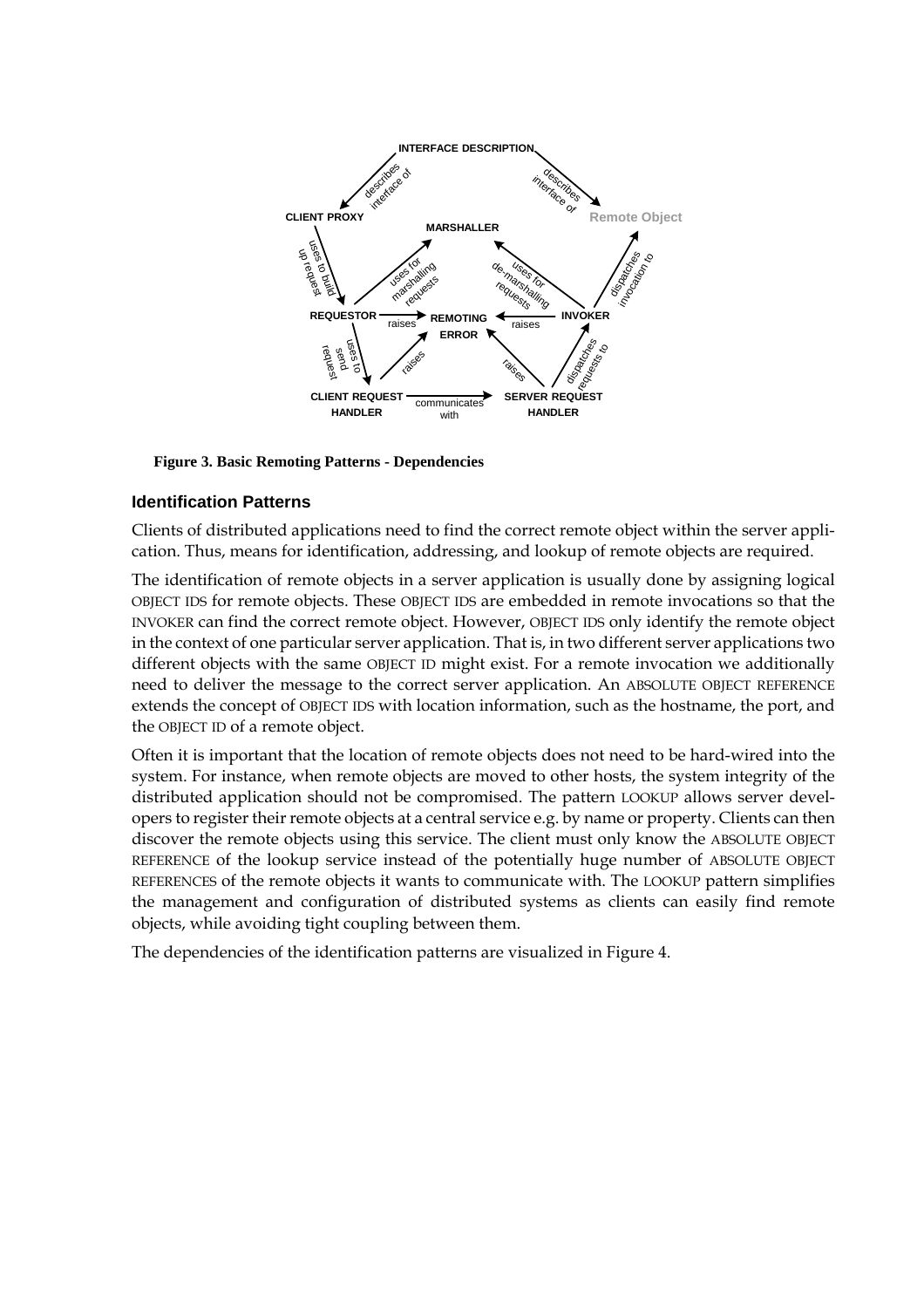

#### **Figure 4. Identification Patterns - Dependencies**

#### **Lifecycle Management Patterns**

Different remote objects require different lifecycles. Some remote objects need to exist from server application startup to termination. Other remote objects need to be available only for a limited period of time. In addition to difference in the lifecycles, a number of additional tasks might be coupled with the activation and deactivation of remote objects. An important aspect is that the activation and deactivation of remote objects have a strong influence on the overall resource consumption of the distributed application.

The following lifecycle management patterns describe some of the most common lifecycle management strategies used in today's distributed object middleware. The patterns are used to specify the details of activation and deactivation of remote objects.

There are three basic lifecycle management patterns:

- STATIC INSTANCES typically have a lifetime identical to the lifetime of their server application. They are used to represent fixed functionality in the system.
- PER-REQUEST INSTANCES are created for each new request and destroyed after the request. They are used for highly concurrent environments, where resource consumption of each running instance is an issue.
- CLIENT-DEPENDENT INSTANCES rely on the client to explicitly instantiate them. They are used to represent client state in the server.

The lifecycle management patterns internally make use of a set of specific resource management patterns [KJ04], which are:

- LEASING is used to deactivate a remote object after a pre-defined period of time automatically, if the client does not renew the lease before that period of time expires. For example, LEASING is used to properly release CLIENT-DEPENDENT INSTANCES when they are no longer needed.
- LAZY ACQUISITION is used for on-demand-activation of remote objects.
- POOLING manages remote object instances in a pool to optimize reuse of remote object instances. The pattern is especially useful when activation and deactivation incur a significant overhead. This is often the case for short living instances, such as PER-REQUEST INSTANCES.

Another important issue is how to handle situations in which the total number of remote objects exceeds the resources (especially the memory) of the server. One solution to this problem is described by the pattern PASSIVATION: temporarily unused instances are removed from memory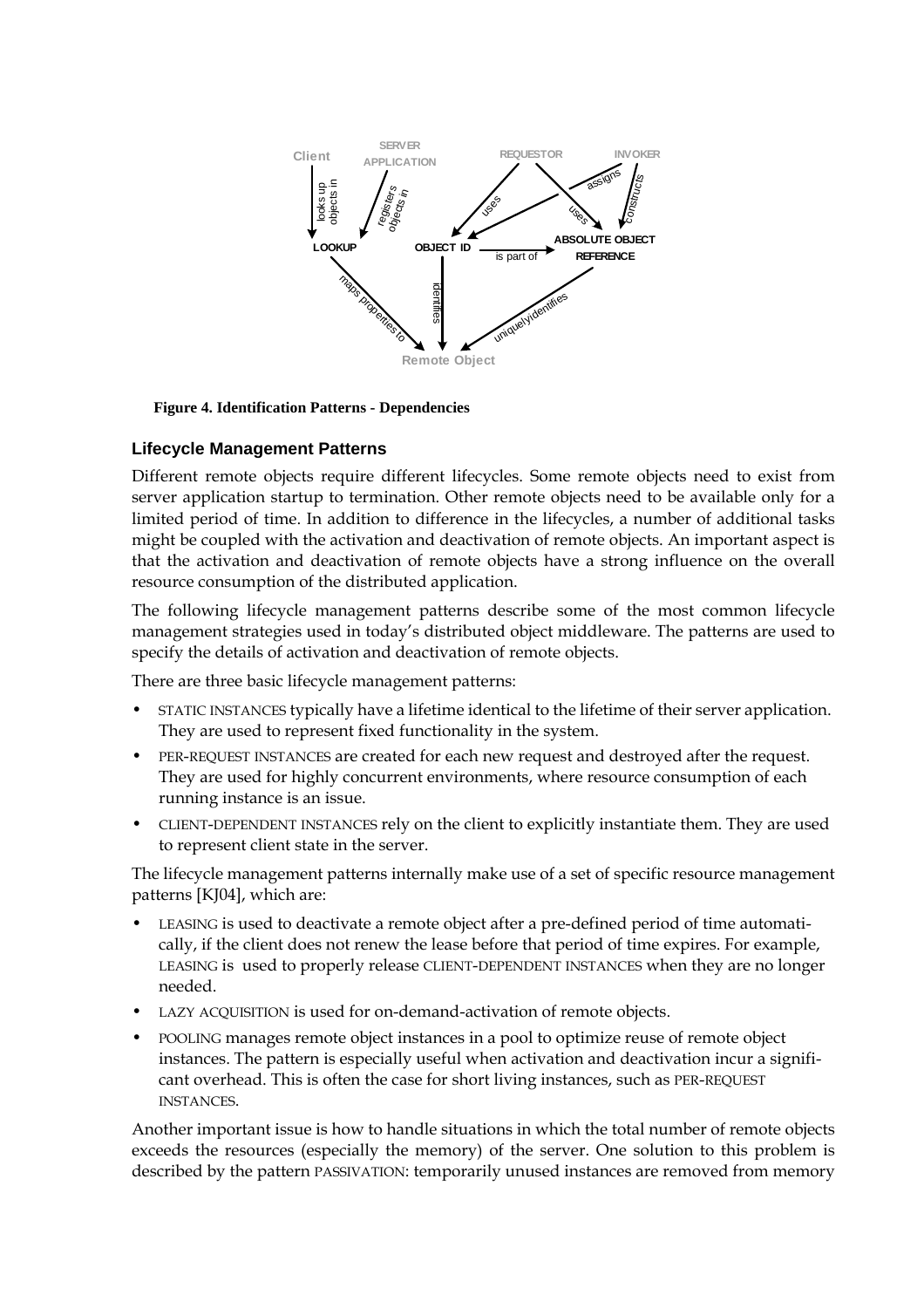and stored in a persistent storage such as a database. Upon the next request, the instances are restored again.

The lifecycle management patterns and their relationships are shown in Figure 4.



**Figure 5. Lifecycle Management Patterns - Dependencies**

### **Extension Patterns**

Often, when developing distributed applications, developers need to deal with extension concerns in the context of remote invocations at various layers of the distributed object middleware. Such extension concerns are, for instance, support for security, support for transactions, or the exchange of communication protocols. To handle such extension concerns, remote invocations need to contain more information than just the operation name and its parameters: for instance, for transaction support a transaction ID needs to be transported between client and server. For that purpose INVOCATION CONTEXTS are used: they are added to the remote invocation on client side and read out on server side.

When the invocation process needs to be extended with behavior, INVOCATION INTERCEPTORS can be used. Just consider adding security credentials to a remote invocation. In this example, we require additional behavior for adding the credentials to the invocation on client side and checking them on server side before access to the remote object is granted. INVOCATION INTER-CEPTORS can intercept remote invocations after they are invoked by the client on the client side and before they are invoked on the remote object on the server side. They are typically applied in an interceptor chain that is triggered by the REQUESTOR or CLIENT REQUEST HANDLER on the client side, and by SERVER REQUEST HANDLER or INVOKER on the server side. For passing information between clients and servers, INVOCATION INTERCEPTORS use the INVOCATION CONTEXT. INVOCA-TION INTERCEPTORS are also used to add information transparently to the INVOCATION CONTEXT (such as the security credentials in the example above).

In many distributed applications more than one communication protocol needs to be supported. For instance, an encrypted protocol might be needed in addition to an un-encrypted protocol e.g. to send sensitive data. Simple CLIENT and SERVER REQUEST HANDLER support only a fixed communication protocol. PROTOCOL PLUG-INS extend the CLIENT and SERVER REQUEST HANDLER with support for multiple, exchangeable communication protocols.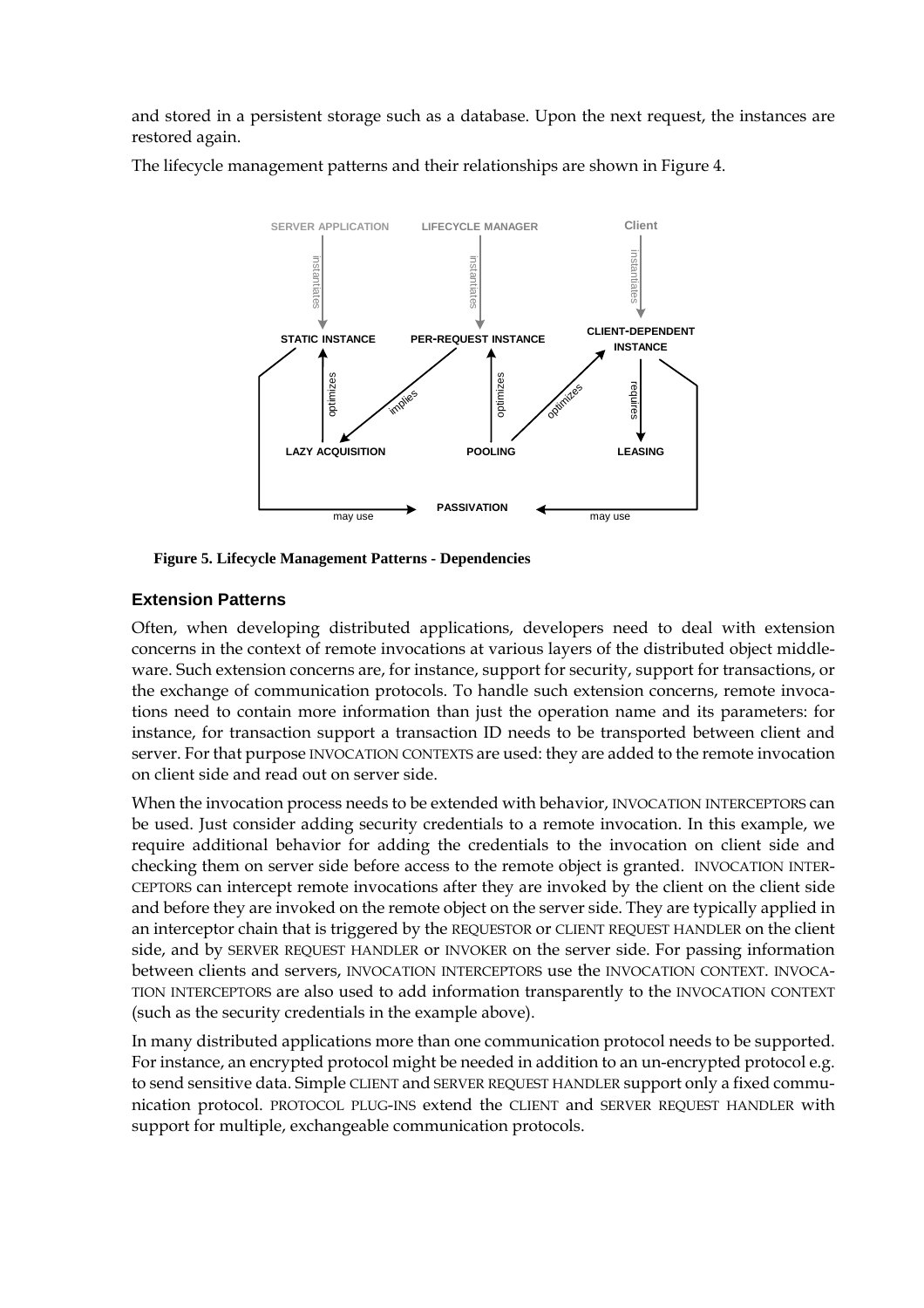The relationships of the extension patterns are illustrated in Figure 6.



**Figure 6. Extension Patterns - Dependencies**

### **Extended Infrastructure Patterns**

The following extended infrastructure patterns deal with specific implementation aspects of the server-side BROKER architecture.

The LIFECYCLE MANAGER is responsible for managing activation and deactivation of remote objects - by implementing the lifecycle management patterns, explained above. It is typically implemented as a part of the INVOKER.

In many situations it is inefficient to configure each remote object separately, e.g. with lifecycle strategies, interceptors, or communication protocols. CONFIGURATION GROUPS are used to configure groups of remote objects with these aspects.

In some distributed applications specific quality of service constraints of the system need to be ensured. To implement such measures, it is necessary to monitor the performance of various parts of the system, such as the INVOKER, the CLIENT and SERVER REQUEST HANDLER, or even the remote objects themselves. This is done using an QOS OBSERVER.

LOCAL OBJECTS are infrastructure objects of the distributed object middleware, such as the REQUESTOR, the LIFECYCLE MANAGER, or the QOS OBSERVERS, that follow the same programming conventions as remote objects, but are inaccessible from remote sites. They ease programming as the same programming conventions can be applied for remote objects and local instances.

LOCATION FORWARDERS can forward invocations between different server applications. They are used to implement load balancing, fault tolerance, and transparency of remote object relocation.

Figure 7 shows the extended infrastructure patterns and their relationships.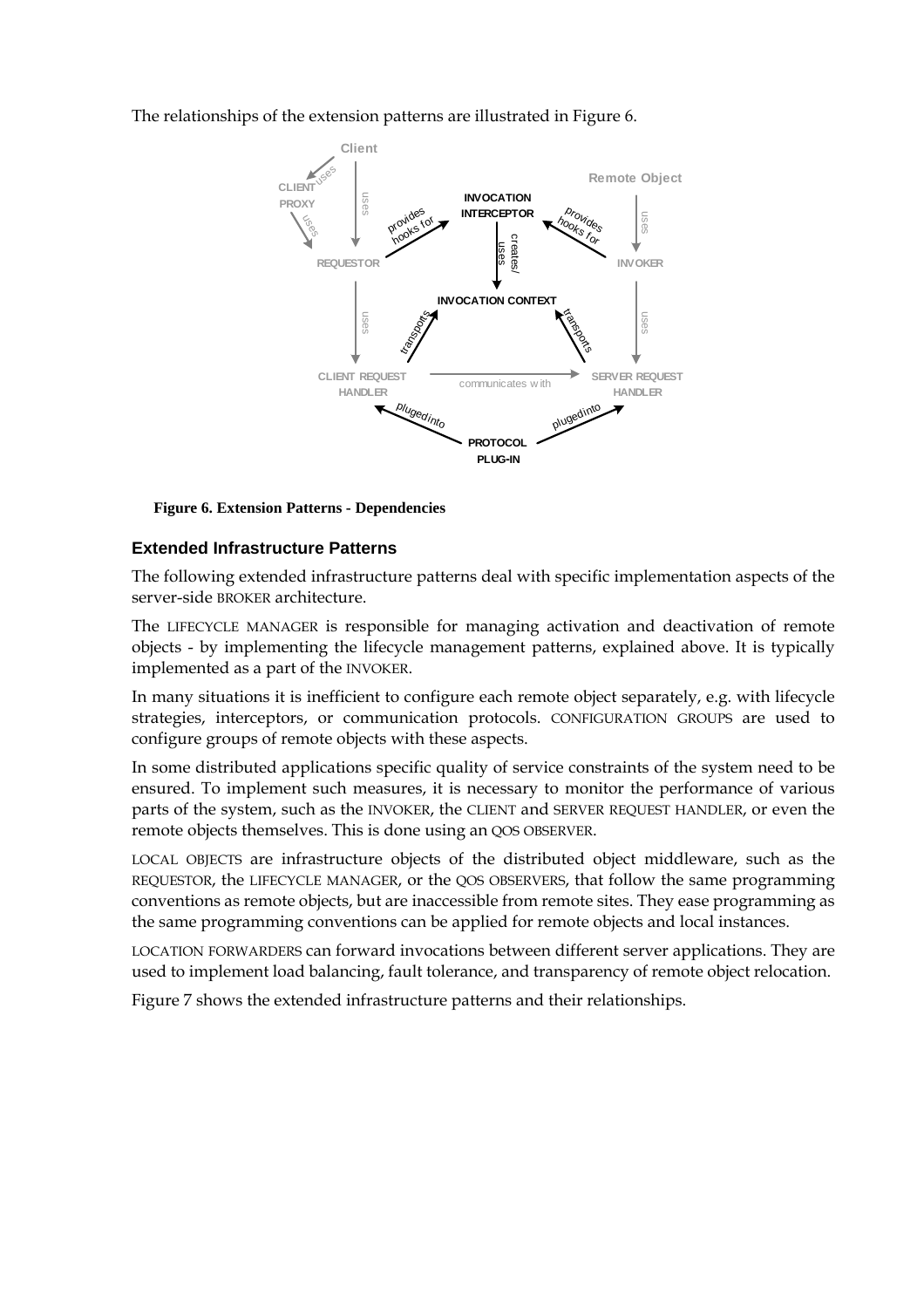

#### **Figure 7. Extended Infrastructure Patterns - Dependencies**

#### **Invocation Asynchrony Patterns**

Four alternatives for asynchronous invocations can be used to extend ordinary synchronous invocations:

- FIRE AND FORGET describes best-effort delivery semantics for asynchronous operations. It does not convey results nor acknowledgements.
- SYNC WITH SERVER sends an acknowledgement back to the client once the operation has arrived on the server-side, but does not convey results.
- POLL OBJECTS receive a result of an asynchronous invocation. They allow clients to query ("poll") the distributed object middleware for the result of an asynchronous invocation.
- RESULT CALLBACKS also receive a result, but do not wait for the client to poll for the result. Instead they actively notify the requesting client of a asynchronously arriving results.

Figure 8 illustrates the asynchronous invocation patterns and their dependencies.



**Figure 8. Invocation Asynchrony Patterns - Dependencies**

### **Integration with other Pattern Languages**

An important aspect of pattern languages is that they are domain-specific with a language-wide goal. As more and more pattern languages emerge and mature, pattern languages can be used as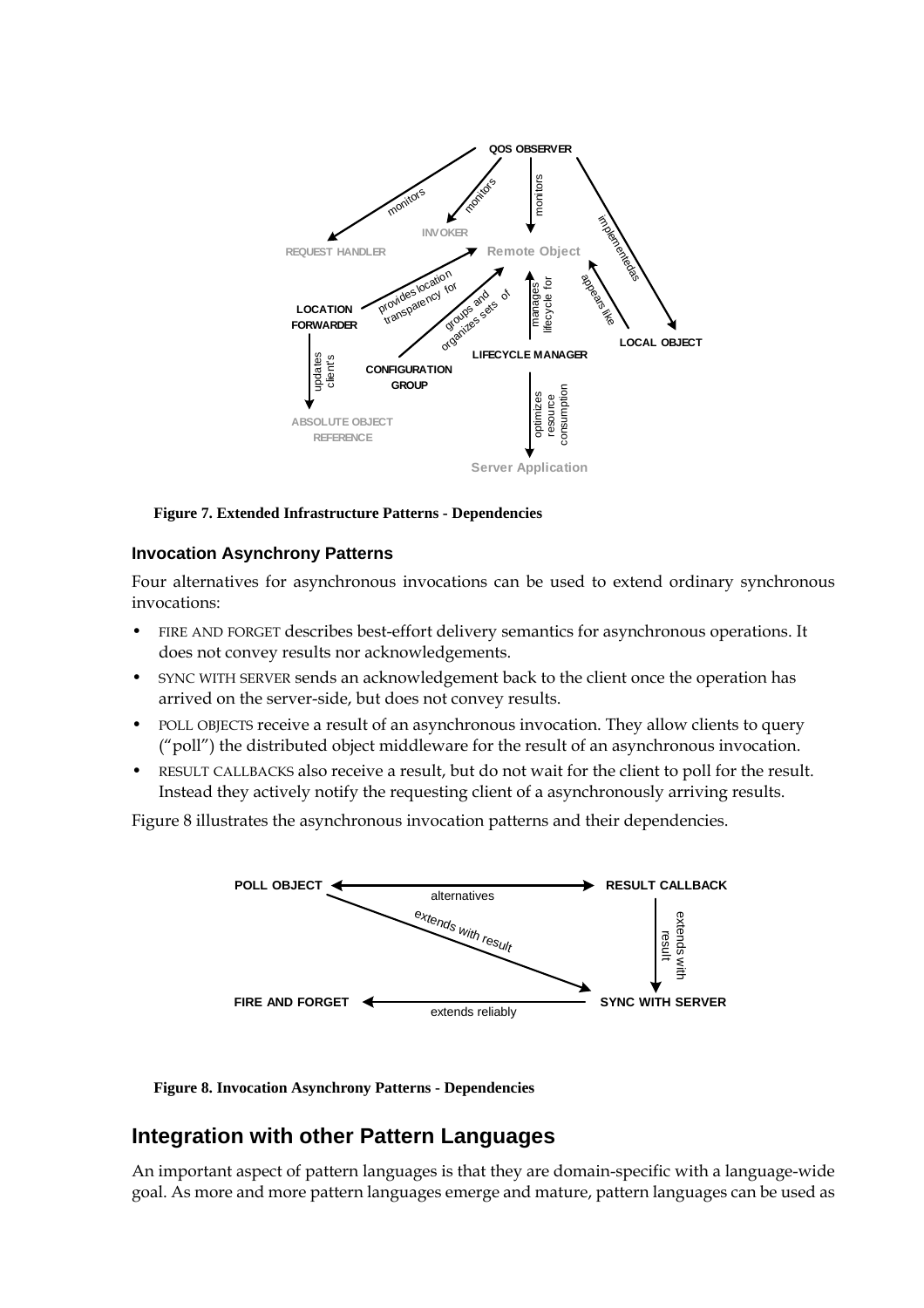a systematic way to integrate solutions from related but independent domains - by describing the links to other pattern languages and patterns, documented elsewhere. In the following we explain the most important links of the Remoting Patterns to closely related pattern languages:

- Distributed object middleware follows two architectural patterns documented in POSA1 [BMR+96]: The *Broker* pattern, in terms of mediating object invocations between communication participants, and the *Layers* pattern, regarding the separation of responsibilities such as connection handling, marshalling, decomposition, and dispatching of invocations.
- POSA2 [SSRB00] contains many patterns that are used to implement distributed systems especially at the communication protocol layer of a distributed object middleware. These patterns are mainly used as the constituents of the request handlers and PROTOCOL PLUG-INS. Among them are *Reactor*, *Half-sync/Half-async*, *Leader/Followers*, *Monitor Object*, and *Active Object*.
- Doug Lea's book *Concurrent Programming in Java Design Principles and Patterns* [Lea99] describes some concurrency patterns with a special focus on Java.
- The patterns in the paper *A System of Patterns for Concurrent Request Processing Servers* [GT03] documents several patterns for concurrent request handling in high-performance servers.
- POSA3 [KJ04] deals with patterns for resource management and optimization. It documents a pattern language on how to efficiently and effectively acquire, access, and release resources at different layers of abstraction. That is, the book looks at the management of any kind of resource, ranging from typical operating system resources such as threads or connections, up to remote objects or application services.
- Sessions deal with a common problem in the context of distributed object middleware: Client-dependent state must be maintained in the distributed object middleware between individual accesses of the same client. While sessions can exist at any protocol level, they are mostly independent of lower level communication tasks, for example when multiple client objects share the same physical network connection. The *Session* pattern [Sor02] provides a solution to this problem: State is maintained in sessions, which are maintained between individual client requests, so that new requests can access previously accumulated data. A session identifier lets clients and remote objects be able to refer to a session.
- Server-side component infrastructures [VSW02] provide a distributed execution environment for software components. The execution environment is called a component container, or *Container*, for short. *Components* cannot be executed standalone, they require the container to provide essential services to them. These services handle the technical concerns of an application. Technical concerns are typically cross-cutting aspects that are not directly related to the application functionality implemented within the components. What exactly constitutes these technical concerns depends on the application domain. In an enterprise environment (where EJB, CCM, or COM+ are typically used), the technical concerns are issues such as transaction management, resource access decision, fail-over, replication, and persistence. For remote access to the *Components* distributed object middleware is typically used.
- The book *Enterprise Integration Patterns* [HW03] documents patterns on how to implement messaging middleware systems. Messaging is inherently asynchronous, and extends distributed object middleware in a number of ways: especially it provides for reliable message transport, order of messages, dealing with duplicated messages, expiration of messages, and different kinds of message channels. Messaging systems can be implemented by extending distributed object middleware, and distributed object middleware may use existing messaging systems inside PROTOCOL PLUG-INS.

 $\mathbf I$ 

• When a distributed object middleware is deployed on only one machine, availability and scalability are problematic. When this machine would go down, the whole system would fail. Under increased load conditions, the system might not be able to provide the same or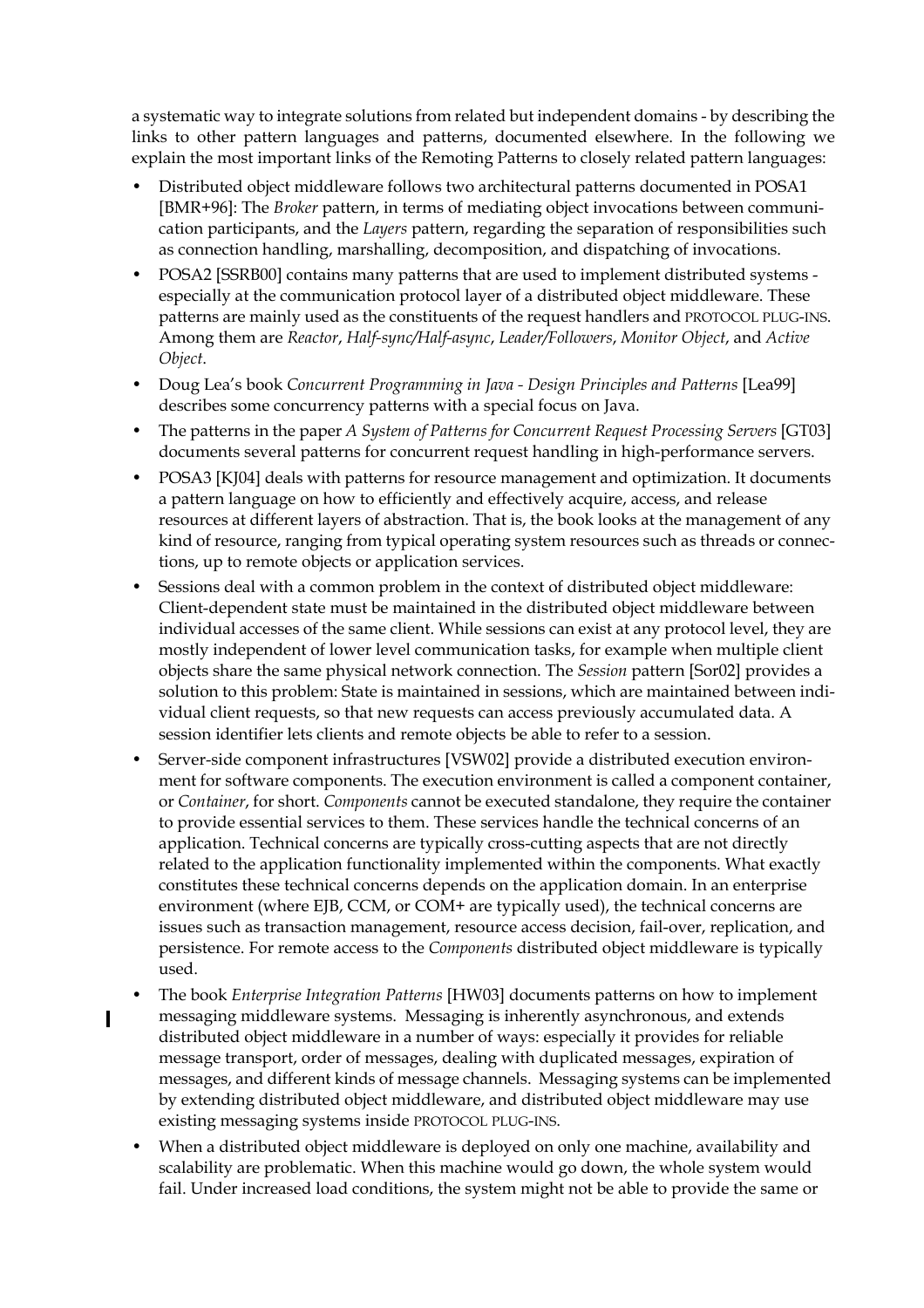similar levels of performance. To deal with such situations, Dyson and Longshaw introduce patterns for building highly available and scalable distributed systems, especially Internet systems [DL03].

- Fault tolerance techniques are applied to detect errors of a system and recover from errors or mask errors of a system. Saridakis presents basic fault tolerance techniques, including fault detection, recovery, and masking, as a system of patterns [Sar02]. These patterns have two relations to distributed object middleware. First, many fault tolerant systems use replication on different hardware units, and these distributed units require remote communication. Second, some safety-critical distributed systems require fault tolerance of the implementation of remote objects.
- Security is another important orthogonal concern to be considered when building distributed systems. In [VSK04] a few best practices are discussed when combining the Remoting Patterns with security concerns.
- Aspect-oriented programming (AOP) [KLM+97] avoids tangled solutions for cross-cutting design concerns. AOP is an important future trend in the domain of object-oriented remoting. AOP can be implemented in different ways. Actually, the term AOP denotes a number of different adaptation techniques, and there are a number of different aspect composition frameworks and languages. In [Zdu03] a pattern language is described that explains how these aspect composition frameworks are realized internally. In [Zdu04] a projection of this pattern language to a number of popular aspect composition frameworks can be found. The patterns in this pattern language can also be used to implement aspect solutions for distributed object middleware.

Figure 9 summarizes the relationships of the Remoting Patterns to other patterns and pattern languages by showing the main problem - in form of a question - that leads to considering the other patterns or pattern languages.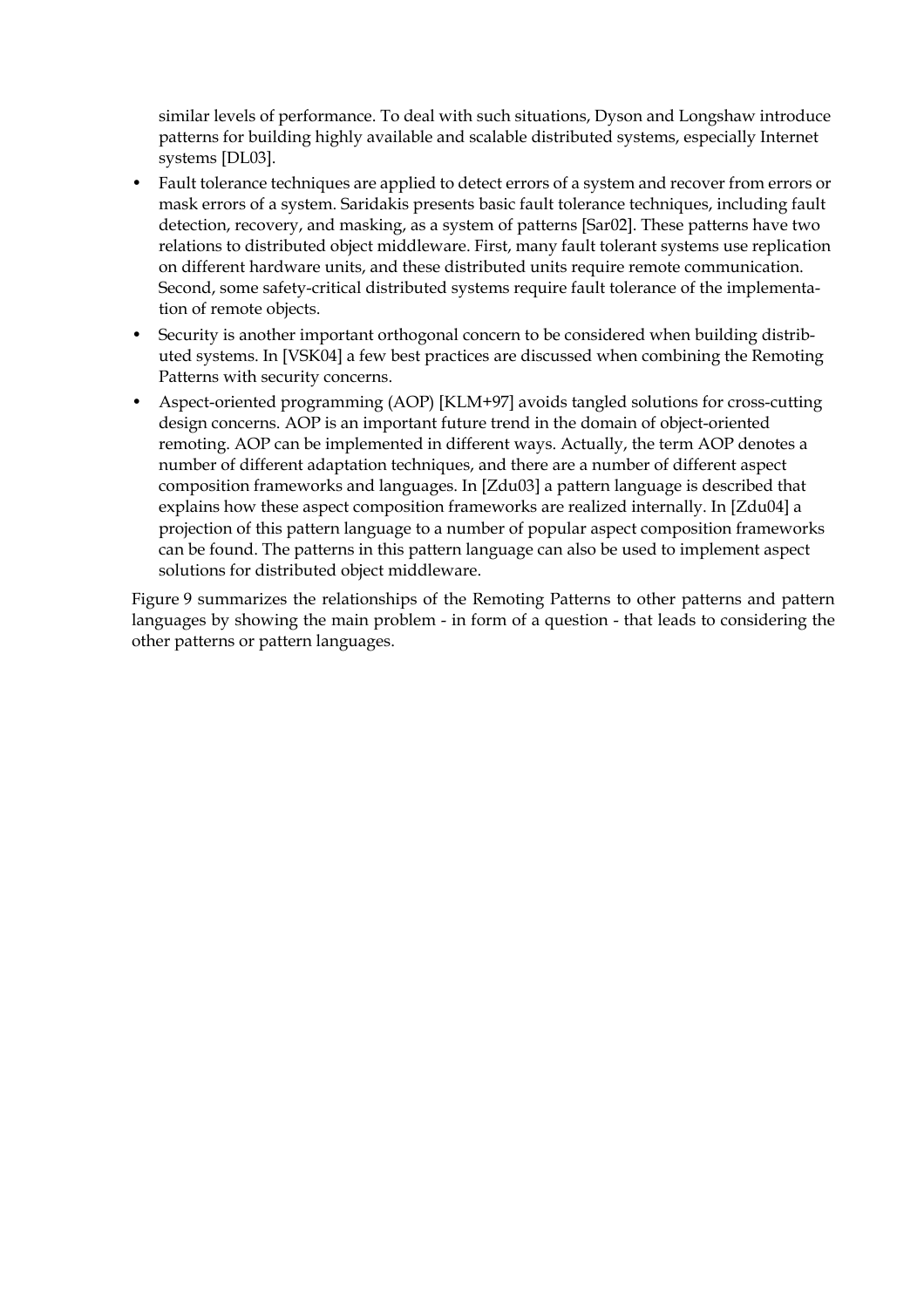

**Figure 9. Remoting Patterns and other Patterns/Pattern Languages: Overview**

In summary, most of the closely related domains of Remoting Patterns are well captured by other patterns and pattern languages. Thus the Remoting Patterns act as a glue between these patterns and pattern languages, when applied to distributed object middleware or distributed application development.

There are many patterns for extensions of the core concepts of distributed object middleware, such as messaging, fault tolerance, scalability, and session management existing. However, some domains such as security or transactions in distributed systems are not as well captured by patterns yet (a security patterns book is forthcoming but not available yet). Also, pattern languages for systems built on top of distributed object middleware are missing in many domains. For instance, there are only a few patterns for P2P systems or GRID computing available yet. The mentioned AOP patterns are only explaining how AOP can be realized, but not how to build distributed AOP applications. This is not astonishing, however: Fields like P2P, GRID, or AOP are still emerging, so it is no wonder that mature patterns are missing for these fields because patterns describe established knowledge. We expect patterns for these fields to appear, when the fields have become more mature.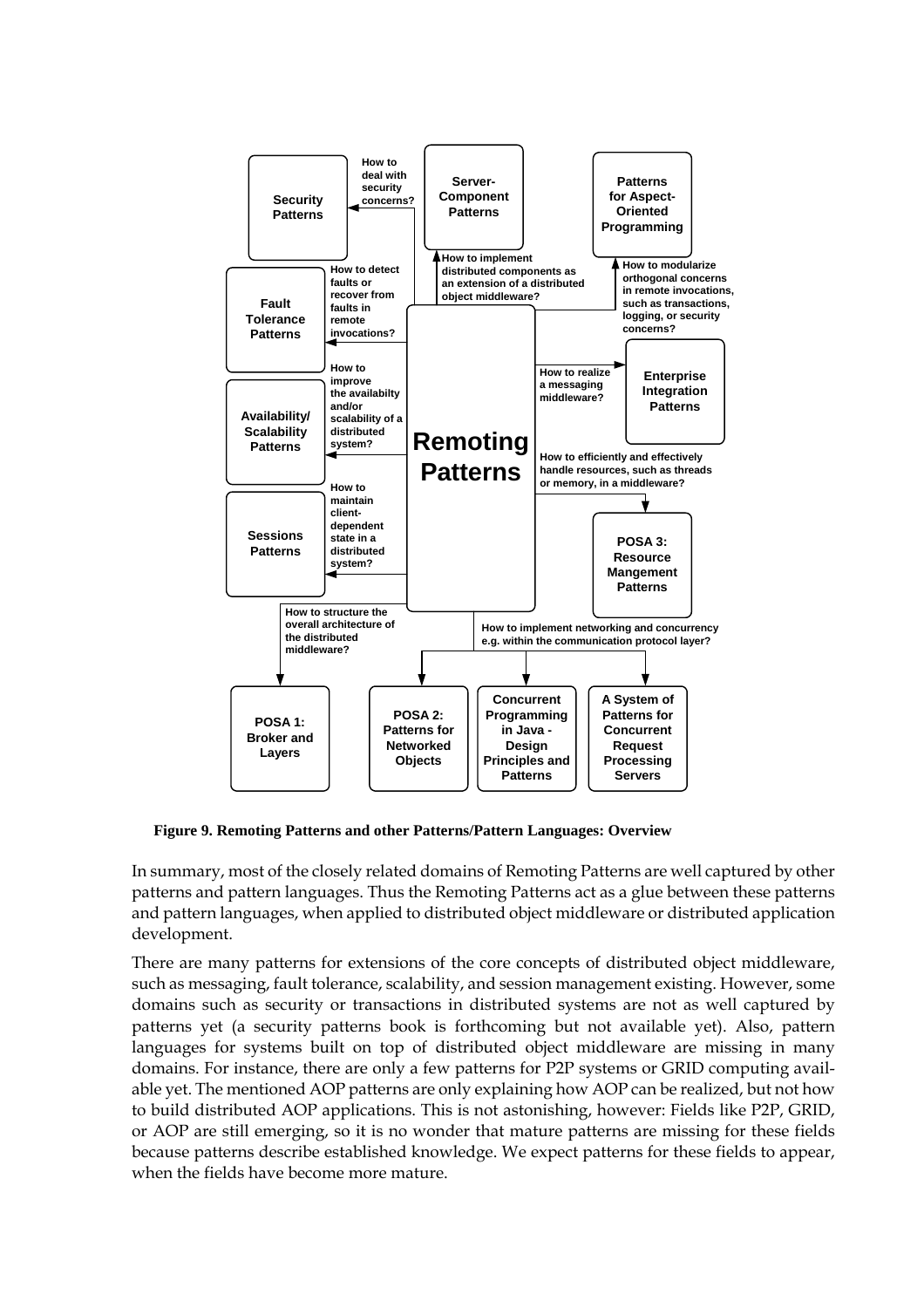# **Conclusion**

In this article we have presented an overview of a comprehensive pattern language for distributed object middleware, as well as its connections to other pattern material. The goal of this pattern language is to systematically use, extend, integrate, customize, or even build distributed object middleware - in other words: to document the existing design knowledge in this domain. Also, this pattern language serves as a glue for other pattern material relevant for distributed object middleware systems and distributed applications. This article only gives a brief overview of the Remoting Patterns language. Refer to [VKZ04] for a much more detailed view, including full pattern descriptions and technology projections of the patterns to a number of middleware implementations: .NET Remoting, Web Services, and CORBA/Real-time CORBA.

# **References**

| $AIS+77$          | C. Alexander, S. Ishikawa, M. Silverstein, M. Jakobson, I. Fiksdahl-King, and S.<br>Angel. A Pattern Language - Towns, Buildings, Construction. Oxford Univ. Press,<br>1977.                                |
|-------------------|-------------------------------------------------------------------------------------------------------------------------------------------------------------------------------------------------------------|
| <b>BMR+96</b>     | F. Buschmann, R. Meunier, H. Rohnert, P. Sommerlad, M. Stal. Pattern-Oriented<br>Software Architecture, Volume 1: - A System of Patterns. John Wiley and Sons,<br>1996.                                     |
| Cop04             | James O. Coplien, A Pattern Definition, http://hillside.net/patterns/defini-<br>tion.html, 2004                                                                                                             |
| DL03              | P. Dyson and A. Longshaw. Patterns for High-Availability Internet Systems. In<br>Proceedings of EuroPlop 2003, Irsee, Germany, June 2003.                                                                   |
| Fow96             | Martin Fowler, Analysis Patterns: Reusable Object Models, Addison-Wesley, 1997.                                                                                                                             |
| GHJV95            | E. Gamma, R. Helm, R. Johnson, J. Vlissides. Design Patterns. Addison-Wesley<br>1994.                                                                                                                       |
| GT03              | B. Gröne, P. Tabeling. A System of Patterns for Concurrent Request Processing<br>Servers. Proceedings of VikingPLoP, 2003.                                                                                  |
| HW03              | G. Hohpe and B. Woolf. Enterprise Integration Patterns. Addison-Wesley, October<br>2003.                                                                                                                    |
| <b>KLM+97</b>     | G. Kiczales, J. Lamping, A. Mendhekar, C. Maeda, C. V. Lopes, J. M. Loingtier, and<br>J. Irwin. Aspect-oriented programming. In Proceedings of ECOOP97, Finnland,<br>June 1997. LCNS 1241, Springer-Verlag. |
| $K$ J $04$        | M. Kircher, P. Jain, Pattern-Oriented Software Architecture, Volume 3: - Patterns<br>for Resource Mangement, Wiley & Sons 2004                                                                              |
| Lea99             | D. Lea. Concurrent Programming in Java - Design Principles and Patterns.<br>Addison-Wesley, Reading, Mass., 1996.                                                                                           |
| PPP               | The Pedagogical Patterns Project, http://www.pedagogicalpatterns.org                                                                                                                                        |
| Sar <sub>02</sub> | T. Saridakis. A System of Patterns for Fault Tolerance. In Proceedings of EuroPlop<br>2002, Irsee, Germany, July 2002.                                                                                      |
| Sor <sub>02</sub> | K. E. Sorensen. Sessions. In Proceedings of EuroPlop 2002, Irsee, Germany, July<br>2002.                                                                                                                    |
| SSRB00            | D. C. Schmidt, M. Stal, H. Rohnert, and F. Buschmann. Pattern-Oriented Software<br>Architecture, Volume 2: Patterns for Concurrent and Distributed Objects. John<br>Wiley and Sons, 2000.                   |